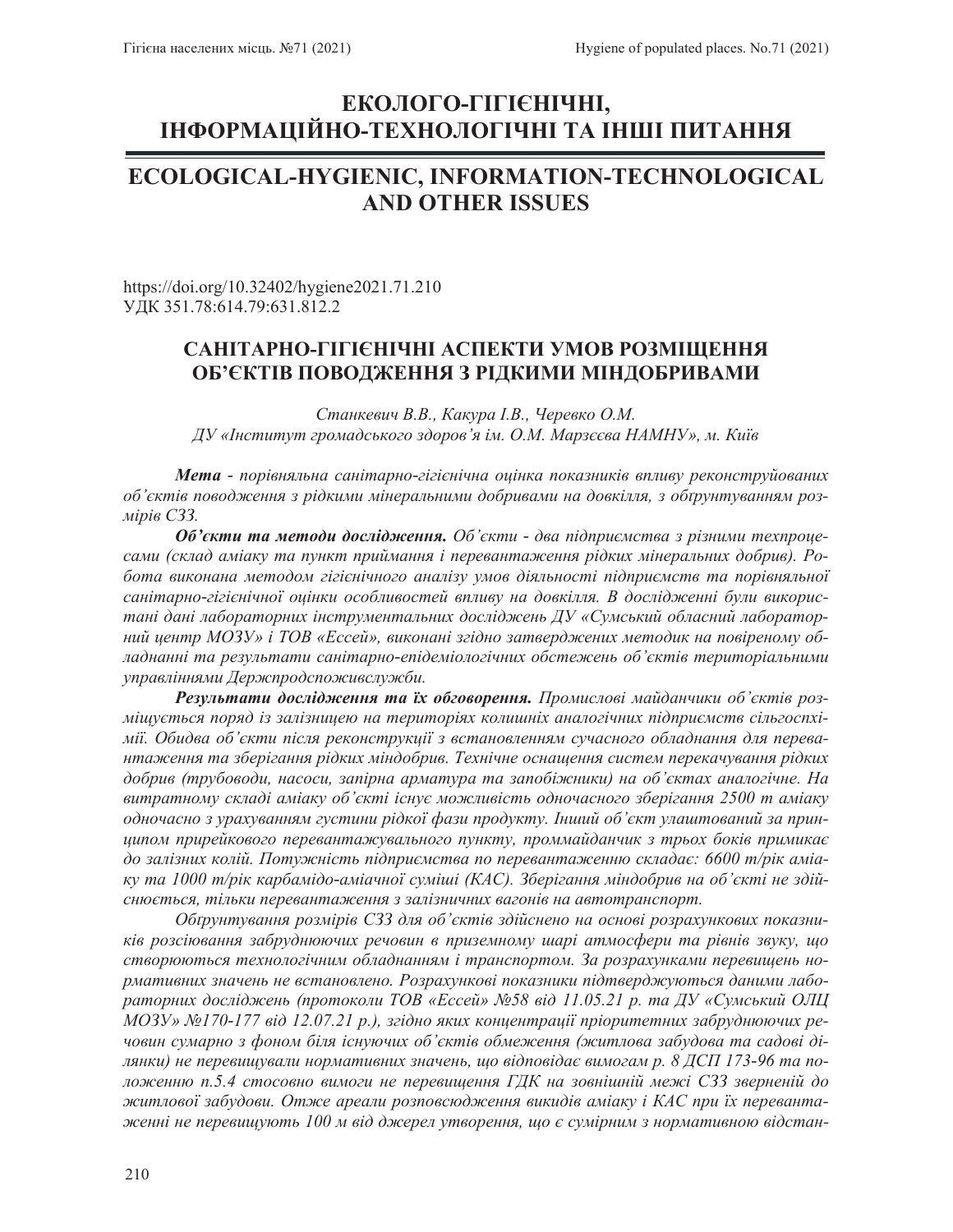ню від залізничних колій та пунктів перевантаження на них. Ареали розповсюдження викидів від складу аміаку не поширюються далі 300 м від проммайданчика. Аналізом всіх аспектів облаштування з використанням сучасного технологічного обладнання з природоохоронними заходами та діяльності об'єктів поводження з рідкими мінеральними добривами встановлено, що при умові дотримання технологічних регламентів роботи підприємства не створюють понаднормативного впливу на довкілля і розміри СЗЗ для них можуть бути зменшені. Спираючись на реальні показники впливу пункту перевантаження рідких міндобрив на стан навколишнього середовища та умови життєдіяльності місцевого населення, підтверджені фактичними даними лабораторних досліджень, об'єкт класифіковано за IV класом санiтарної класифiкації з нормативним 100 м розміром СЗЗ. Отримані дані надають обґру-<u>нтовані підстави для визначення розмірів СЗЗ для подібних пунктів перевантаження міндо-</u> брив без їх зберігання на проммайданчиках об'єктів на рівні 100 м від всіх крайніх джерел *ɜɢɤɢɞɿɜɿɦɚɣɞɚɧɱɢɤɿɜɩɟɪɟɜɚɧɬɚɠɟɧɧɹɚɩɪɢɧɚɞɜɟɥɢɤɿɣɩɨɬɭɠɧɨɫɬɿ– ɧɚɪɿɜɧɿɦɋɬɨ* совно сучасних складів рідких міндобрив слід зазначити, що отримані показники і характеристика їх діяльності дозволяють стверджувати, що СЗЗ для складів аміаку не повинні пе*peвищувати 500 м, а для витратних – 300 м.* 

Висновки. Встановлено, що за всіма ознаками антропогенного впливу сучасні об'єкти поводження з рідкими міндобривами з використанням сучасного техобладнання із природоохоронними заходами вже не потребують таких значних розмірів СЗЗ, що були визначені для колишнiх пiдприємств зi старими технологiями i актуальним є питання внесення змiн до діючих санітарних правил стосовно корегування як орієнтовних розмірів СЗЗ, так і надання уточнень стосовно типу об'єктів (базисні та витратні склади, пункти перевантаження міндобрив) та умов їх діяльності. Також необхідним є розробка вітчизняного нормативного документу на заміну скасованих санітарних правил щодо СДОР для упорядкування питань поводження з ними та їх класифікацією з урахуванням міжнародних підходів.

**Ключові слова:** рідкі мінеральні добрива, склад, пункт перевантаження, показники  $\theta$ *впливу*, санітарно-захисна зона, норматив.

### **SANITARY AND HYGIENIC ASPECTS OF LOCATION OF OBJECTS OF HANDLING OF LIQUID MINERAL FERTILIZERS**

*V.V. Stankevich, I.V. Kakura, O.M. Cherevko State Institution «O.M. Marzieiev Institute for Public Health NAMSU», Kyiv*

*Goal. Comparative sanitary and hygienic assessment of the indicators of the impact of the reconstructed objects of liquid mineral fertilizers on the environment, with the substantiation of the size of the SPZ.* 

*Objects and methods of research. Facilities - two enterprises with different technical processes (ammonia warehouse and point of acceptance and transshipment of liquid mineral fertilizers). The work was performed by the method of hygienic analysis of the conditions of enterprises and comparative sanitary and hygienic assessment of the features of environmental impact. The study used data from laboratory instrumental studies of the Sumy Regional Laboratory Center of the Ministry of Health and Essay LLC, performed according to the approved methods on the certified equipment and the results of sanitary and epidemiological inspections of facilities by the territorial departments of the State Food and Consumer Service.* 

*Research results and their discussion. The industrial sites of the facilities are located next to the railway in the territories of the former similar enterprises of agricultural chemistry. Both facilities after reconstruction with the installation of modern equipment for handling and storage of liquid fertilizers. The technical equipment of liquid fertilizer pumping systems (pipelines, pumps, shut-off valves and fuses) is similar at the facilities. In the ammonia consumables facility, it is possible to store 2,500 tons of ammonia at a time, taking into account the density of the liquid phase of the product. Another facility is based on the principle of a rail transshipment point, the industrial*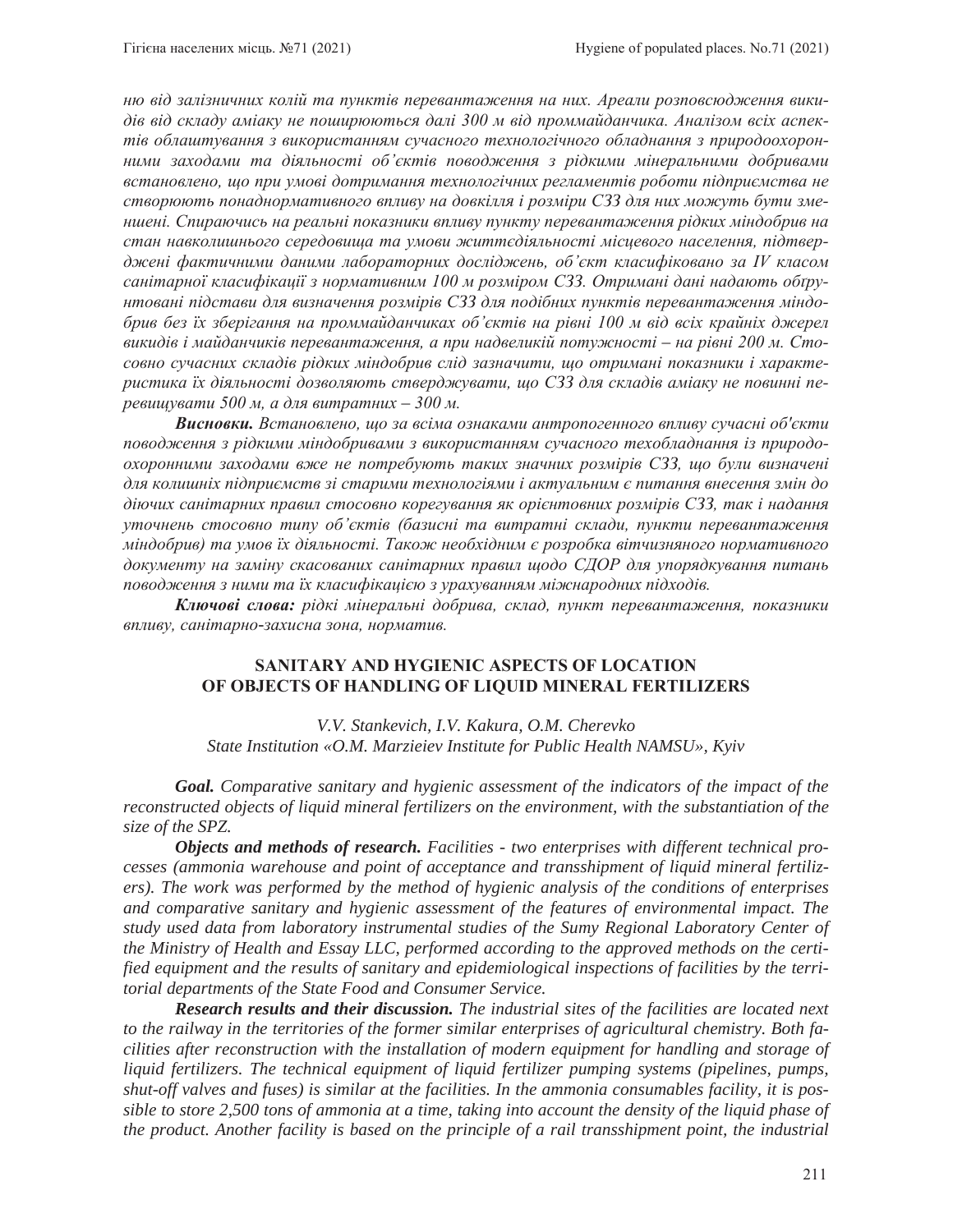*site is adjacent to the iron tracks on three sides. The capacity of the enterprise for transshipment is: 6600 t/year of ammonia and 1000 t/year of urea-ammonia mixture (CAS). Mineral fertilizers are not stored at the site, only reloaded from railway cars to vehicles.* 

*Justification of SPZ sizes for objects is carried out on the basis of calculated indicators of scattering of pollutants in the surface layer of the atmosphere and sound levels created by technological equipment and transport. According to the calculations, the normative values have not been exceeded. The calculated indicators are confirmed by laboratory data (protocols of LLC "Essay" ʋ58 from 11.05.21 and SI "Sumy OLC MOZU" 70170-177 from 12.07.21), according to which the concentration of priority pollutants in total with the background near the existing objects of restriction (residential buildings and garden plots) did not exceed the normative values, which meets the requirements of p. Therefore, the areas of distribution of ammonia and CAS emissions during their transshipment do not exceed 100 m from the sources of formation, which is commensurate with the regulatory distance from the railway tracks and transshipment points on them. Ammonia emission distribution areas do not extend beyond 300 m from the industrial site. The analysis of all aspects of arrangement with the use of modern technological equipment with environmental protection measures and the activities of facilities for handling liquid mineral fertilizers showed that provided the technological regulations of the enterprise do not create excessive environmental impact and the size of SPZ for them can be reduced. Based on the real indicators of the impact of the liquid mineral fertilizer overload point on the environment and living conditions of the local population, confirmed by the actual data of laboratory tests, the object is classified according to class IV sanitary classification with standard 100 m SPZ. The obtained data provide a reasonable basis for determining the size of SPZ for such points of transshipment of mineral fertilizers without their storage on industrial sites at the level of 100 m from all extreme sources of sources and transshipment sites, and at excessive capacity - at the level of 200 m. It should be noted that the obtained indicators and the characteristics of their activity allow us to state that the SPZ for ammonia warehouses should not exceed 500 m, and for consumables - 300 m.* 

*Conclusions. It is established that according to all signs of anthropogenic impact, modern facilities for handling liquid mineral fertilizers using modern technical equipment with environmental protection measures no longer require such significant SPZ sizes that were identified for former enterprises with old technologies and the issue of amending existing sanitary rules is relevant. regarding the adjustment of both the approximate size of the SPZ, and the provision of clarifications regarding the type of facilities (basic and consumable warehouses, transshipment points of mineral fertilizers) and the conditions of their activities. It is also necessary to develop a domestic normative document to replace the repealed sanitary rules on highly toxic substances (HTS) to regulate the issues of their treatment and their classification taking into account international approaches.* 

*Keywords: liquid mineral fertilizers, warehouse, transshipment point, impact indicators, sanitary protection zone, standards.*

Активний розвиток галузі виробництва агрохімікатів і добрив нового покоління, які мають контрольований вплив на процеси розвитку і захисту рослин з меншою шкодою на довкілля, призвів до будівництва видаткових та базисних складів у вигляді логістичних комплексів. Поряд з цим відбувається відновлення колишніх об'єктів поводження з добривами та агрохімікатами шляхом реконструкції з встановленням сучасного технічного забезпечення умов зберігання, приймання та обертання цих речовин. При цьому використання традиційних добрив, зокрема аміаку і КАС, залишається на високому рівні завдяки їх меншій вартості та широкому спектру дії. Саме при відновленні діяльності колишніх об'єктів сільськогосподарської хімії виникають проблеми, пов'язані з умовами їх розташування. У переважній більшості раніше такі об'єкти знаходились поряд з залізницями та неподалік від населених пунктів, тобто мають сприятливі логістичні умови розташування. Однак після припинення діяльності складів і пунктів частина територій колишніх санітарно-захисних зон (СЗЗ) були порушені, розпайовані та частково передані під житлову забудову чи садові товариства, що обмежує можливості діяльності таких об'єктів господарювання. Крім того, недосконалість віт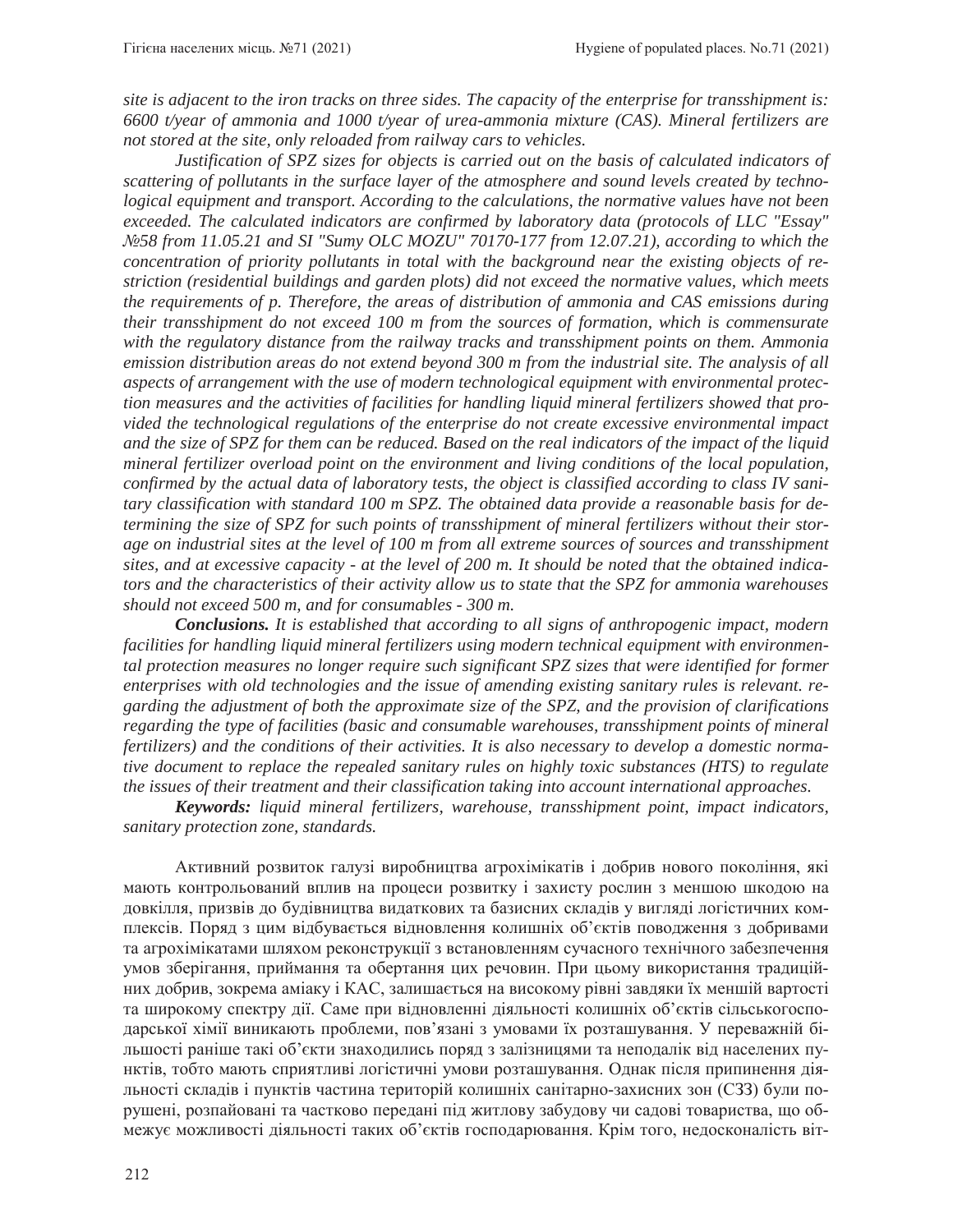чизняних нормативних документів стосовно умов розміщення і облаштування підприємств потребує додаткових обгрунтувань питань щодо розмірів СЗЗ. У поєднанні всі ці обставини потребують вирішення питань щодо визначення розмірів СЗЗ для об'єктів реконструкції.

Метою роботи було проведення порівняльної санітарно-гігієнічної оцінки впливу реконструйованих об'єктів поводження з рідкими мінеральними добривами, розміщених на територіях колишніх аналогічних об'єктів сільськогосподарської хімії поряд з населеними пунктами, з обгрунтуванням розмірів СЗЗ.

Об'єкти та методи дослідження. Об'єктами дослідження були два підприємства поводження з рідкими мінеральними добривами з різними технологічними процесами: склад з приймання, зберігання і відвантаження аміаку та пункт приймання і перевантаження рідких мінеральних добрив (аміак, КАС) з залізничного на автотранспорт. Технічне оснащення систем перекачування рідких добрив (трубопроводи, насоси, запірна арматура та запобіжники) обох підприємств аналогічні. Робота виконана методом гігієнічного аналізу умов діяльності підприємств та порівняльної санітарно-гігієнічної оцінки особливостей впливу на довкілля. В дослідженні були використані дані лабораторних інструментальних досліджень ДУ «Сумський обласний лабораторний центр МОЗУ» і ТОВ «Ессей» (сертифікат визнання вимірювальних можливостей ДП «Черкасистандартметрологія» №РЯ 0021/17 від 24.04.17 р.), виконані згідно затверджених методик на повіреному обладнанні та результати санітарноепідеміологічних обстежень об'єктів територіальними управліннями Держпродспоживслужби.

Результати дослідження та їх обговорення. Промислові майданчики об'єктів розміщуються поряд із залізницею на територіях колишніх аналогічних підприємств, а саме склади рідкого аміаку та пункт перевантаження міндобрив (аміак і карбамідо-аміачна суміш -КАС). Обидва об'єкти після реконструкції з встановленням сучасного обладнання для перевантаження та зберігання рідких міндобрив. За даними актів санітарно-епідеміологічного обстеження території підприємств упорядковані, огороджені парканами, знаходяться в задовільному стані, влаштовані осередки озеленення території та озеленення периметру, під'їздні шляхи заасфальтовані. На витратному складі розміщені: зливна залізнична естакада на 6 вагоно-цистерн; база зберігання аміаку (після реконструкції - 20-ть ємностей об'ємом по 200 м<sup>3</sup>); насосно-компресорне відділення; пости наливу автоцистерн; диспетчерська; аварійні душеві кабіни та виробничо-допоміжні приміщення. На об'єкті існує можливість одночасного зберігання 2500 т аміаку одночасно з урахуванням густини рідкої фази продукту. Інший об'єкт улаштований за принципом прирейкового перевантажувального пункту. Промисловий майданчик з трьох боків примикає до залізничних колій. Потужність підприємства по перевантаженню складає: 6600 т/рік аміаку та 1000 т/рік КАС. Зберігання міндобрив на об'єкті не здійснюється, тільки перевантаження з залізничних вагонів на автотранспорт. На об'єкті розташовані: дільниця зливу КАС (існуюча залізнична естакада та майданчики для автоцистерн); пункт перевантаження рідкого аміаку у складі залізничної естакади на чотири вагоноцистерни, насосно-компресорне відділення, операторна та чотири пости автоналиву. Залізнична естакада перевантаження рідкого аміаку знаходиться на окремій тупиковій ділянці залізничної колії, в кінці якої розміщена лебідка для аварійного розчеплення вагонів. Для організації процесу перевантаження КАС передбачено використання залізничної естакади, яка розрахована на одночасний прийом двох залізничних цистерн, і знаходиться в справному стані та призначена для заходу обслуговуючого персоналу на майданчик біля люків цистерн по відкидних містках. Приєднання насосів до залізничних цистерн та автоцистерн виконується за допомогою напірно-всмоктуючих рукавів.

Аміак надходить на підприємства у залізничних цистернах і зливається на залізничних естакадах з перехідними містками, які розраховані на 6 вагоно-цистерн на складському об'єкті та на 4 цистерни на пункті перевантаження. Обладнання постів та систем переливу на обох об'єктах аналогічні. Кожен пост зливу обладнаний запірною арматурою на трубопроводах рідкої і парової фаз, оглядовими вікнами, зворотними клапанами та манометрами. Для наливу/переливу аміаку в резервуари зберігання або автоцистерни використовуються спеціа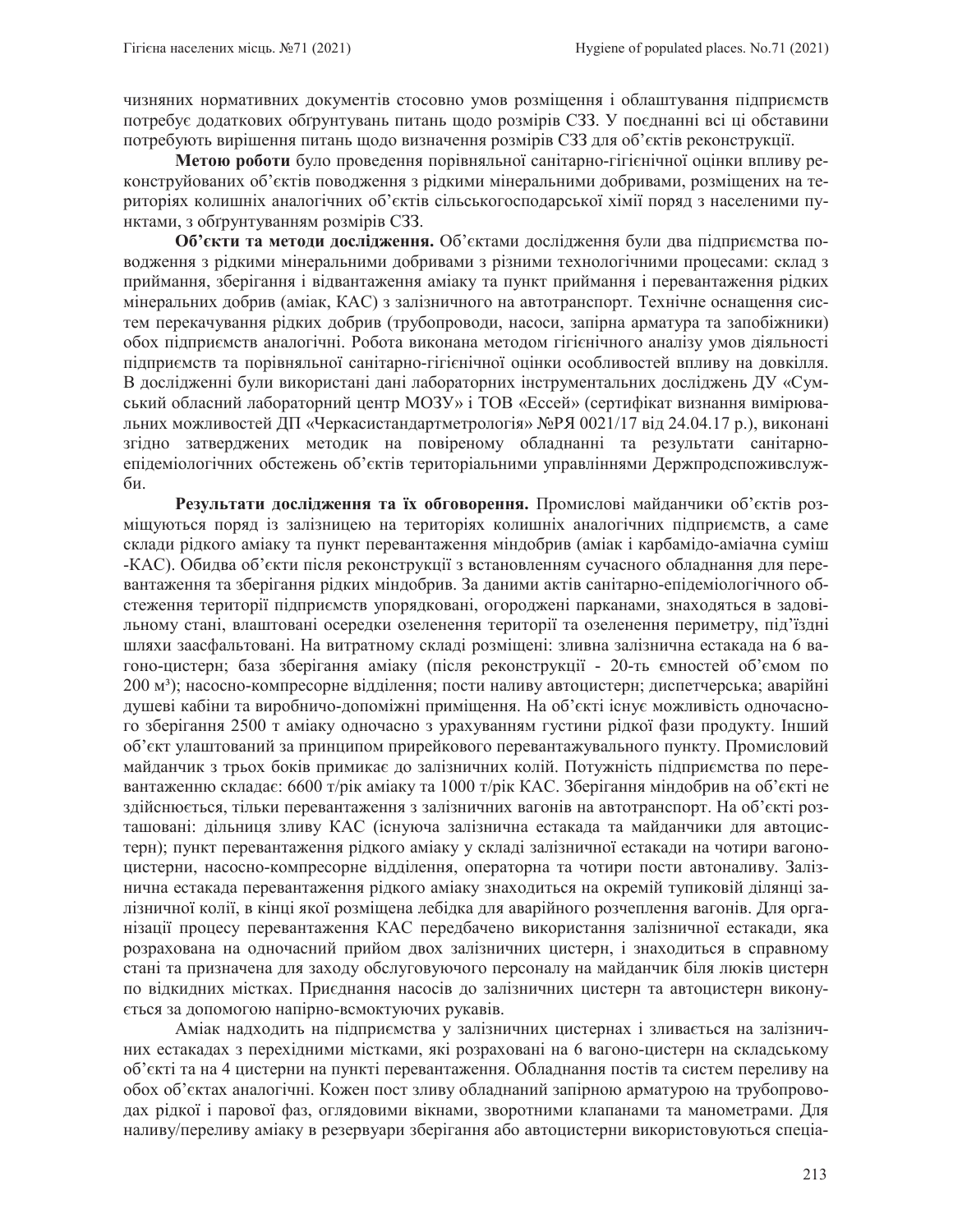льні насоси, що встановлені в насосно-компресорному відділенні. Підключення цистерн здійснюється за допомогою гумовотканинних рукавів для аміаку, що мають обплітальну конструкцію та застосовуються в якості гнучких трубопроводів для заправки рідкого аміаку в ємності заправників, для з'єднання газових порожнин ємностей. Один кінець рукава комплектується спеціальною струбциною для приєднання до вентилів цистерни, інший - фланцем для приєднання до трубопроводів посту зливу. Перекачування рідкої та парової фаз аміаку по трубопроводах до ємностей зберігання або в автоцистерни здійснюється насоснокомпресорним обладнанням, розміщеним на окремому майданчику. В конструкції компресорного агрегату передбачений конденсатозбірник для уникнення потрапляння рідкої фази в поршневу групу. Конденсатозбірник укомплектований засобами автоматичного відключення компресора при виявленні рідкої фази. Пости наливу аміаку в автоцистерни обладнані системою трубопроводів для рідкої та парової фаз з запірними пристроями, манометрами, продувними лініями. Для запобігання виходу газу в атмосферу при порушенні герметичності зливних пристроїв на трубопроводах посту зливу/наповнення передбачені швидкісні клапани. При перевищенні швидкості руху клапан спрацьовує і перекриває трубопровід, що дозволяє закрити запірну арматуру. Для перекриття трубопроводів передбачені кульові крани з електроприводами. На ділянках газопроводів рідкої фази, обмежених запірними пристроями, для захисту трубопроводів від перевищення тиску при нагріванні сонячними променями передбачені запобіжно-скидні клапани. Викиди клапанів спрямовані до продувочної лінії, яка приєднана до резервуар з водою для нейтралізації парів аміаку. Резервуари зберігання аміаку на складі встановлені на бетонних фундаментах, на майданчику з бетонним обвалування і твердим покриттям. Виходи всіх клапанів з'єднані в загальну свічову лінію, яка, в свою чергу, приєднана до резервуару з водою (об'ємом 10,0 м<sup>3</sup>) для нейтралізації витоків аміаку. Газопроводи від кожного резервуару відповідно підключені до колекторів рідкої та парової фаз. На кожному резервуарі встановлені манометри, технологічні датчики контролю тиску, рівня рідкої фази, температури газу. Ступінь наповнення резервуарів – не більше 85% з урахуванням рідкої фази газу. Резервуари обладнані контрольною апаратурою, яка при наближенні рівня газу до критичного передає в диспетчерську світловий та звуковий попереджувальні сигнали, а при досягненні критичного рівня додатково до сигналів автоматично припиняється процес перекачування.

Рідке мінеральне добриво КАС є водним розчином карбаміду (30-35,4%) і нітрату амонію (40,1÷44,3%). Добриво містить три форми азоту: нітратну, амонійну і амідну. У складі КАС відсутній вільний аміак, що виключає його випаровування в атмосферу при зберіганні і внесенні. Речовина як карбамідо-аміачна суміш належить до IV класу небезпечності (токсичності), ГДК р.з. – 25 мг/м<sup>3</sup> у відповідності до «Гігієнічні регламенти допустимого вмісту хімічних і біологічних речовин у повітрі робочої зони» (затвердженими наказом МОЗ від 14.07.2020 р. №1596, зареєстрованим у Мін'юсті 03.08.2020 р. за №741/35024) [1]. За токсикологічними ознаками складових суміші віднесена до III класу (помірно токсичні речовини). Добриво дозволено до використання та має свідоцтво про держреєстрацію, Відповідно до дозвільних документів за всією сукупністю ознак рідке мінеральне добриво КАС належить до IV типу мінеральних добрив. Аміак - рідке мінеральне добриво I типу з вмістом 82,2% азоту, це безбарвна рідина, яка на повітрі бурхливо кипить і швидко випаровується. Аміак вноситься в ґрунт у вигляді газорідинної суміші. При потраплянні у ґрунт обертається на газ та утворює гідроксид амонію (NH<sub>4</sub>OH), іони якого поглинаються землею. Одиниця азоту в ньому значно дешевша ніж в твердих азотних добривах, а всі операції з транспортування та внесення повністю механізовані. Аміачна форма азоту закріплюється у ґрунті і не вимивається в осінньо-зимовий період. Ця особливість дозволяє вносити його пізньої осені коли середньодобова температура грунту не перевищує 10 градусів [2]. Отже аміак має широкий спектр дії: застосовується як основне добриво під усі культури, і вноситься не тільки під передпосівну культивацію, а й під зяблеву оранку восени. Крім того, добриво використовують для підгодовування просапних культур. Аміаку притаманний рівномірний розподіл у грунті. Коли добриво вже внесене, іон амонію зв'язується ґрунтовою вологою, а тому швидко пог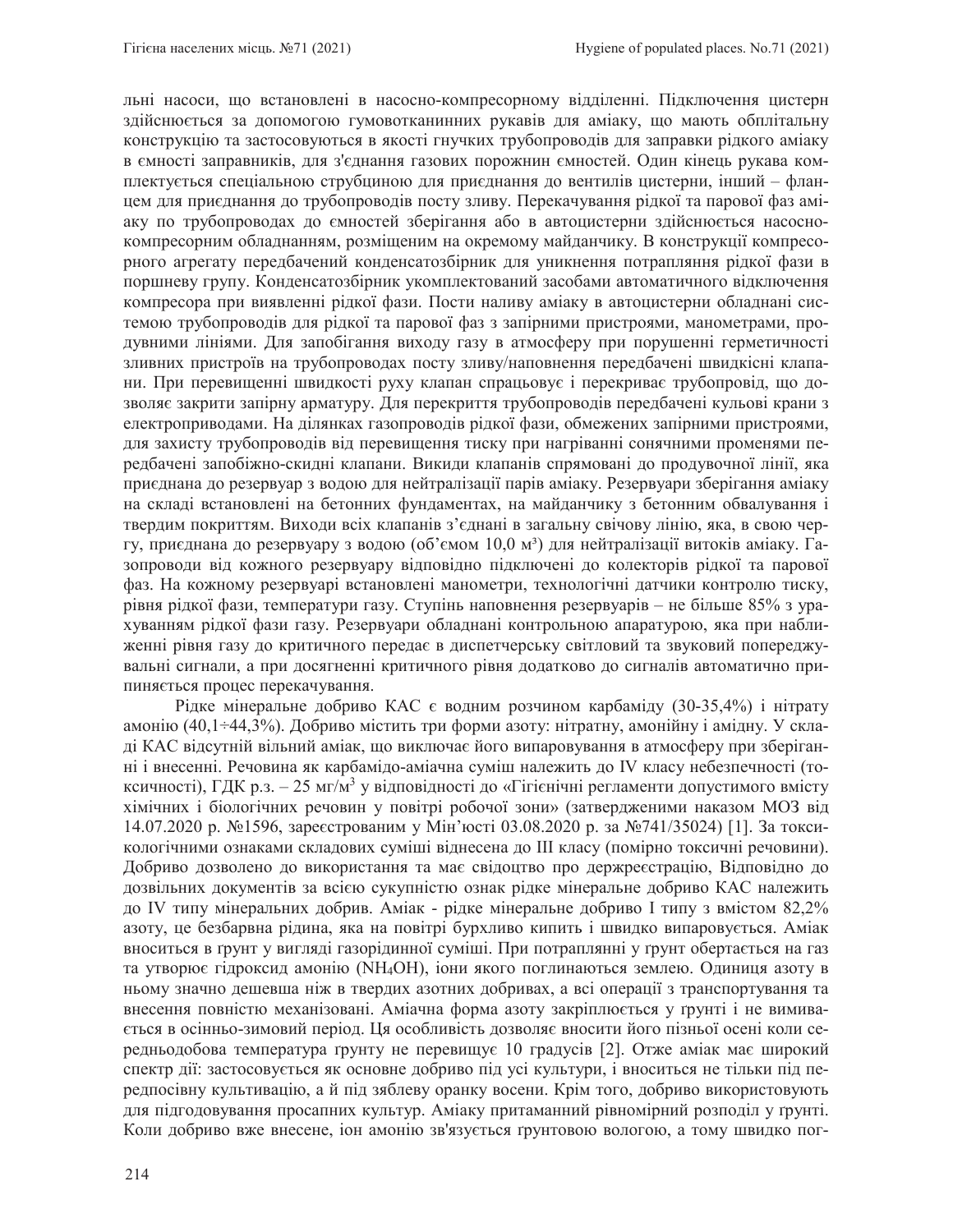линається і слабо пересувається в грунтовому горизонті. Таким чином, характерною особливістю внесення аміаку є його більш рівномірний розподіл у шарі ґрунту та більша доступність активної речовини рослинам. І що важливо - в землі збільшується кількість рухомих форм фосфору, калію і мікроелементів, що покращує режим живлення рослин. Також аміак істотно ускладнює ріст і розвиток бур'янів у посівах культурних рослин, вирішуючи проблему боротьби зі шкідниками. Рекомендовані норми внесення аміаку за один прийом становлять: 60-150 кг/га під зернові; 60-120 кг/га під технічні культури; 50-70 кг/га під овочі та 120-200 кг/га під цукровий буряк на фоні фосфорно-калійних добрив [3]. Таким чином, аміак має широкий попит і для поводження з ним необхідні склади та пункти перевантаження. Згідно з положеннями ДСП 173-96 «Державні санітарні правила планування і забудови населених пунктів» [4] нормативний розмір СЗЗ встановлений тільки для складів зберігання мінеральних добрив різних типів і кількостей (додаток №8), а для пунктів перевантаження, де не передбачено зберігання міндобрив, відсутній. При цьому, згідно п. 4.2.6 ДСП 8.8.1.2.001-98 «Транспортування, зберігання і застосування пестицидів в народному господарстві» [5] визначена нормативна 200 м відстань від майданчиків розвантаження агрохімікатів по відношенню до існуючої житлової забудови. Однак аміак не є пестицидом, це рідке мінеральне добриво. При цьому, аміак належить до сильно діючих отруйних речовин (СДОР, підгрупа А 3 групи), що володіє сильною токсичною дією на організм людини (гостре подразнення слизових оболонок верхніх дихальних шляхів і очей). Аміак (CAS №7664-41-7) є речовиною 4 класу токсичності (небезпечності) з ГДК<sub>у повітрі робочої зони</sub> - 20 мг/м<sup>3</sup> (ГР 1596-2020) та ГДК<sub>в ат-</sub> мосферному повітрі – 0,2 мг/м<sup>3</sup> («Гігієнічний регламент допустимого вмісту хімічних і біологічних речовин в атмосферному повітрі населених місць» (затвердженими наказом МОЗУ від  $14.01.2020$  р. №52, зареєстрованим у Мін'юсті 10.02.2020 р. за №156/34439) [1]. При поводженні зі СДОР необхідно дотримуватись правил безпеки. Раніше існували «Санитарные правила проектирования, оборудования и содержания складов для хранения сильнодействующий ядовитих веществ» (СП №534-65), і яких були визначені всі вимоги для складів СДОР, що проектуються та реконструюються, окрім складів промпідприємств з виробництва таких речовин, але вони припинили діяти 01.01.2017 р. і натомість вітчизняні не розроблені. У ДСП 173-96 (додаток №7) віднормовані СЗЗ також тільки для базисних та витратних складів СДОР без зазначення їх потужності та надання переліку речовин, окремо виділено лише хлор. Отже наразі нормативні показники щодо розміщення існують лише для складів міндобрив з урахуванням їх типів і обсягів зберігання, а для пунктів перевантаження відсутні.

Обгрунтування розмірів СЗЗ для об'єктів здійснено на основі розрахункових показників розсіювання забруднюючих речовин в приземному шарі атмосфери та рівнів звуку, що створюються технологічним обладнанням і транспортом. Розрахунки виконані за програмою «ЕОЛ» відповідно до ОНД-86. Очікувані концентрації забруднюючих речовин визначені з урахуванням пріоритетних напрямків вітру, технологічного режиму роботи обладнання, взаємного розташування джерел викидів та показників ефективності систем вловлювання випарів для мінімальних існуючих відстаней від основних крайніх джерел викидів об'єктів: для складу аміаку - біля найближчої житлової забудови (740 м і 820 м) та на межі 1000 м СЗЗ; для пункту перевантаження рідких міндобрив - біля земельних ділянок для індивідуального садівництва (120 м і 110 м) та 200 м. Доцільність розрахунків очікуваного забруднення атмосферного повітря визначена для всіх речовин, що можуть спричинити зміни фонових значень забруднення атмосферного повітря. Фонові концентрації забруднення атмосферного повітря територій розташування об'єктів визначені відповідно до «Порядку визначення величини фонових концентрацій забруднювальних речовин в атмосферному повітрі» (затвердженим наказом Мінприроди від 30.07.01 р. №286, зареєстрованим у Мін'юсті 15.08.01 р. за №700/5891) на рівнях: азоту діоксид – 0,09 ГДК, вуглецю оксид – 0,08 ГДК, діоксид сірки – 0,004 ГДК та 0,4 ГДК по всім іншим речовинам. Максимальні розрахункові концентрації забруднюючих речовин в атмосферному повітрі, обумовлені діяльністю підприємств, сумарно з фоновими подані у таблиці 1.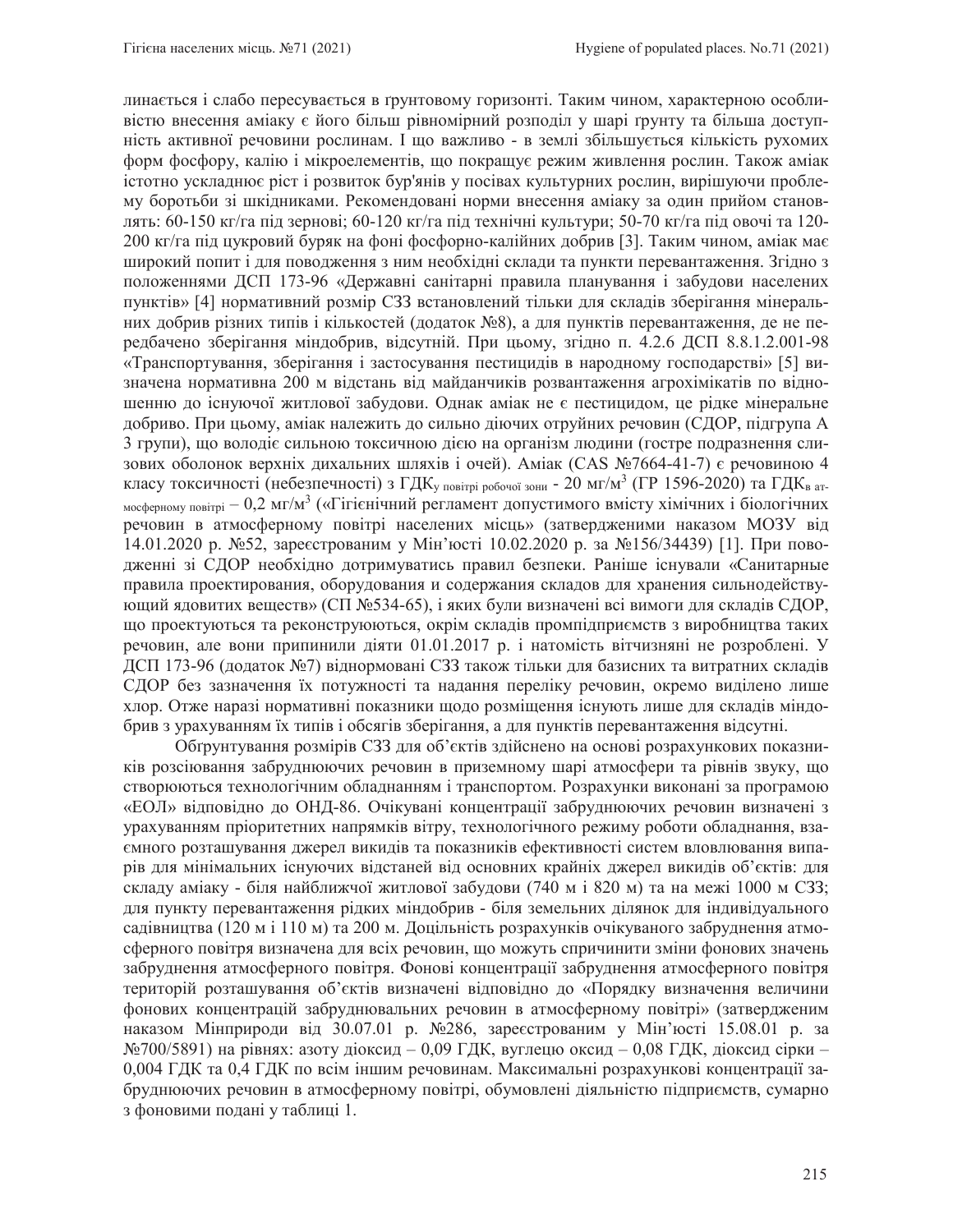| Забруднюючі<br>речовини                              | Показники у частках ГДК сумарно з фоном на відстанях |                        |  |
|------------------------------------------------------|------------------------------------------------------|------------------------|--|
|                                                      | склад аміаку                                         | пункт перевантаження   |  |
|                                                      | 740 м, 820 м та на межі 1000 м СЗЗ                   | 120, 110 м і 200 м     |  |
| дюксид азоту                                         | 0,340, 0,280 i 0,22                                  | $0,32,0,350$ i $0,19$  |  |
| аміак                                                | $0,750, 0,670$ i $0,60$                              | $0,68, 0,678$ i $0,51$ |  |
| ангідрид сірчистий                                   | $0,05, 0,047$ i $0,045$                              | $0,46, 0,560$ i $0,23$ |  |
| оксид вуглецю                                        | $0,10, 0,094$ i $0,092$                              | $0,52, 0,640$ i $0,29$ |  |
| бенз(а)пірен                                         | 0,490, 0,470 i 0,45                                  | $0,63, 0,680$ i $0,50$ |  |
| сажа                                                 | 0,440, 0,430 i 0,42                                  | 0,57, 0,600 i 0,47     |  |
| вуглеводні насичені                                  | 0,41, 0,409 i 0,407                                  | $0,63, 0,690$ i $0,51$ |  |
| група сумації №31 (діок-<br>сид азоту+діоксид сірки) | 0,390, 0,330 i 0,27                                  | $0,78,0,99$ i $0,420$  |  |

Таблиця 1. Концентрації забруднюючих речовин при діяльності об'єктів.

Розрахункові показники підтверджуються даними лабораторних досліджень (протоколи ТОВ «Ессей» №58 від 11.05.21 р. та ДУ «Сумський ОЛЦ МОЗУ» №170-177 від 12.07.21 р.), згідно яких концентрації пріоритетних забруднюючих речовин (таблиця 2) сумарно з фоном біля існуючих об'єктів обмеження (житлова забудова та садові ділянки) не перевищували нормативних значень, що відповідає вимогам р. 8 ДСП 173-96 та положенню п. 5.4 стосовно вимоги не перевищення ГДК на зовнішній межі СЗЗ зверненій до житлової забудови. За результатами даних лабораторних досліджень концентрації досліджених забруднюючих речовин біля садових ділянок на відстанях 120 м і 110 м від дільниць пункту перевантаження рідких міндобрив були нижче за розрахункові. Отже ареали розповсюдження викидів аміаку і КАС при їх перевантаженні не перевищують 100 м від джерел утворення, що є сумірним з нормативною відстанню від залізничних колій та пунктів перевантаження на них (додаток №9 ДСП 173-96 – 100 м від вісі крайньої колії). Ареали розповсюдження викидів від складу аміаку не поширюються далі 300 м від промислового майданчика.

|                    | Концентрації у частках ГДК         |                       |
|--------------------|------------------------------------|-----------------------|
| Речовина           | склад аміаку                       | пункт перевантаження  |
|                    | 740 м, 820 м та на межі 1000 м СЗЗ | 120, 110 м і 200 м    |
| азоту діоксид      | $0,84,0,78$ i $0,61$               | $0,30, 0,34$ i $0,20$ |
| аміак              | $0,02,0,02$ i $0,01$               | $0,11, 0,17$ i $0,07$ |
| ангідрид сірчистий | $0,31,0,28$ i $0,25$               | $0,60, 0,30$ i $0,13$ |
| вуглецю оксид      | $0,34,0,33$ i $0,29$               | $0,40, 0,46$ i $0,16$ |
| пил (сумарний)     | $0,27,0,22$ i $0,13$               | $0,52, 0,56$ i $0,56$ |

Таблиця 2. Показники забруднення атмосферного повітря, обумовлені діяльністю об'єктів.

Захист від шуму і вібрації на обох об'єктах здійснено сукупністю технологічних і конструктивних рішень з використанням заходів захисту від шуму із дотриманням вимог ДБН В.1.1-31:2013 «Захист територій, будинків і споруд від шуму» [7]. Все насоснокомпресорне обладнання встановлено у кожухах та вібро-поглинаючих фундаментах, при з'єднаннях використані гумово-полімерні прокладки. Шум, створюваний технологічним устаткуванням згідно з паспортними даними не перевищить нормативних показників: максимальні рівні звуку на території проммайданчиків – до 80 дБА, що відповідає вимогам ДСН 3.3.6.037-99 «Державні санітарні норми виробничого шуму, ультразвуку та інфразвуку» [8]. За даними натурних досліджень (протоколи ТОВ «Ессей» №9 від 11.05.21 р. та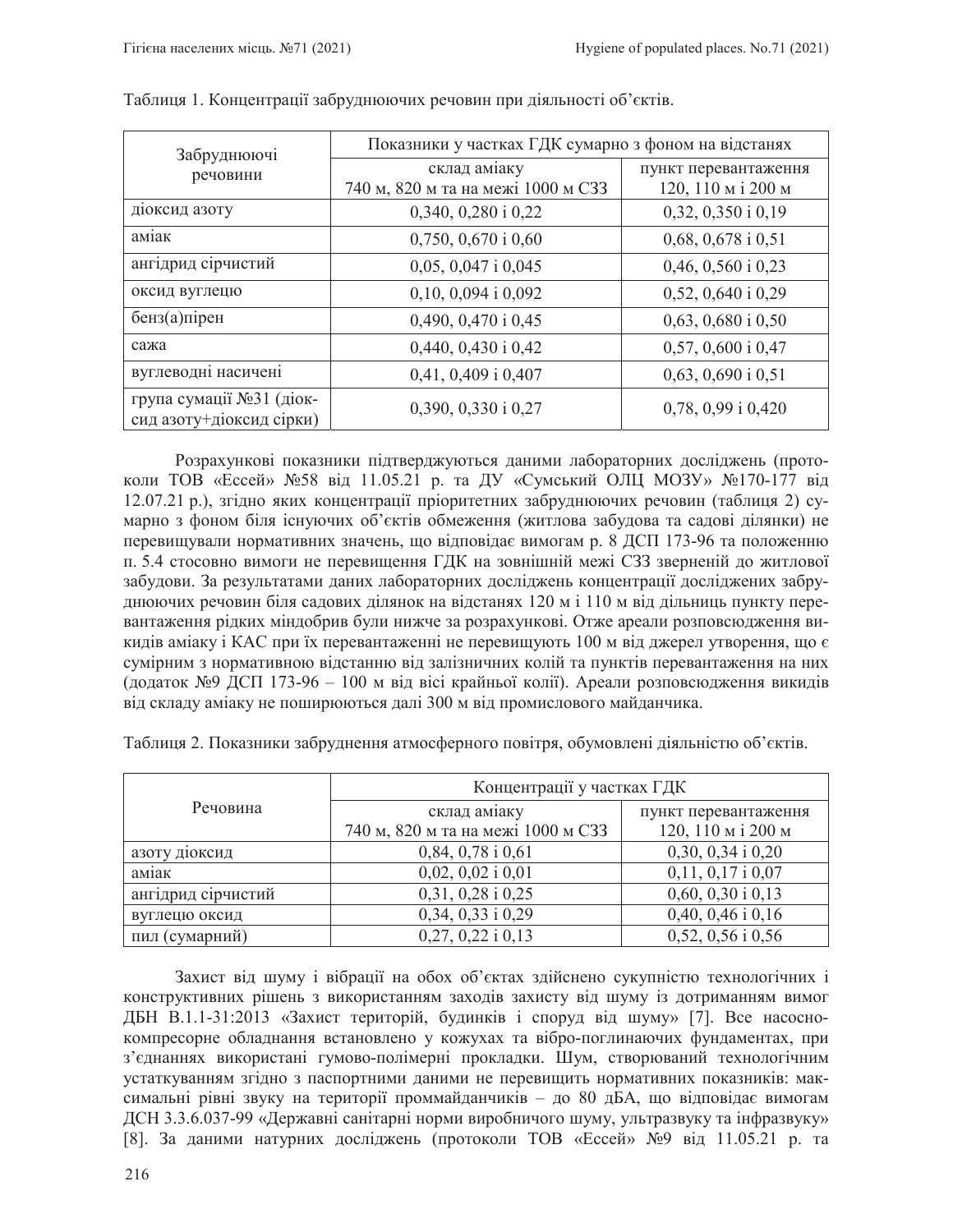ДУ «Сумський ОЛЦ МОЗУ» №101 від 12.07.21 р.) рівні звуку біля найближчих об'єктів обмеження (житлова забудова і садові ділянки) становили у дБА: по складу аміаку (740 м і 820 м) - 38,0 і 34,0 (еквівалентні) та 46,0 і 41,0 (максимальні); по пункту перевантаження рідких міндобрив (120 м і 110 м) - 40,6÷42,8 (еквівалентні) та 48,5÷51,2 (максимальні). Виміряні показники характеризують загальний рівень звуку сумарно з впливом автотранспорту, що рухався по прилеглим вулицям. Вночі об'єкти не працюють і не створюють акустичного впливу. Таким чином, шум від діяльності об'єктів не перевищить нормативних значень згідно з ДСН 463-19 «Державні санітарні норми допустимих рівнів шуму в приміщеннях житлових та громадських будинків і на території житлової забудови» (затвердженими наказом МОЗ від 22.02.2019 р. №463, зареєстрованим у Мін'юсті 20.03.19 р. за №281/33252) [9] і ДСТУ-Н-Б В.1.1-33:2013 «Настанова з розрахунку та проектування захисту від шуму сельбищних територій» [10]. Території навколо об'єктів озеленені, площі зелених насаджень відповідають вимогам п. 5.13 ДСП 173-96. За інформацією територіальних органів самоврядування заперечень від населення щодо відновлення діяльності об'єктів не надходило, скарги на діяльність відсутні.

Аналізуючи всі аспекти облаштування з використанням сучасного технологічного обладнання та природоохоронних систем та діяльності об'єктів поводження з рідкими мінеральними добривами встановлено, що при умові дотримання технологічних регламентів роботи підприємства не створюють понаднормативного впливу на довкілля і розміри СЗЗ для них можуть бути зменшені. Спираючись на реальні показники впливу пункту перевантаження рідких міндобрив на стан навколишнього середовища та умови життєдіяльності місцевого населення, які підтверджуються фактичними даними лабораторних досліджень, розглянутий об'єкт можна класифікувати за IV класом санітарної класифікації з нормативним 100 м розміром СЗЗ, що не суперечить вимогам ДСП 173-96. Отримані дані надають обгрунтовані підстави для визначення розмірів СЗЗ для подібних пунктів перевантаження міндобрив без їх зберігання на проммайданчиках об'єктів на рівні 100 м від всіх крайніх джерел викидів і майданчиків перевантаження, а при надвеликій потужності – на рівні 200 м. Стосовно сучасних складів рідких міндобрив слід зазначити, що отримані показники і характеристика їх діяльності дозволяють стверджувати, що СЗЗ для складів аміаку не повинні перевищувати 500 м, а для витратних – 300 м. Саме такі відстані були передбачені у скасованих СП №534-65 «Санитарные правила проектирования, оборудования и содержания складов для хранения сильнодействующий ядовитих веществ». Такі відстані щонайменше вдвічі менші ніж нормативні показники.

#### **Висновки**

Встановлено, що за всіма ознаками антропогенного впливу сучасні об'єкти поводження з рідкими міндобривами з використанням сучасного техобладнання із природоохоронними заходами вже не потребують таких значних розмірів СЗЗ, що були визначені для колишніх підприємств зі старими технологіями і актуальним є питання внесення змін до діючих санітарних правил стосовно корегування як орієнтовних розмірів СЗЗ, так і надання уточнень стосовно типу об'єктів (базисні та витратні склади, пункти перевантаження міндобрив) та умов їх діяльності. Також необхідним є розробка вітчизняного нормативного документу на заміну скасованих СП №534-65 для упорядкування питань поводження зі СДОР та їх класифікацією з урахуванням міжнародних підходів.

#### ЛІТЕРАТУРА

- 1. Гігієнічні регламенти допустимого вмісту хімічних і біологічних речовин у повітрі робочої зони (затвердженими наказом МОЗ від 14.07.2020 р. №1596, зареєстрованим у Мін'юсті 03.08.2020 р. за №741/35024). URL : https://zakon.rada.gov.ua//laws/show/z0741-20#Text.
- 2. Масляний О. Усі тонкощі KAC. URL : https://propozitsiya.com/ua/usi-tonkoshchi-pro-kas.
- 3. Дудкина Е. Карбамидно-аммиачная смесь (КАС). Агроном. 2013. №1. С. 20-22.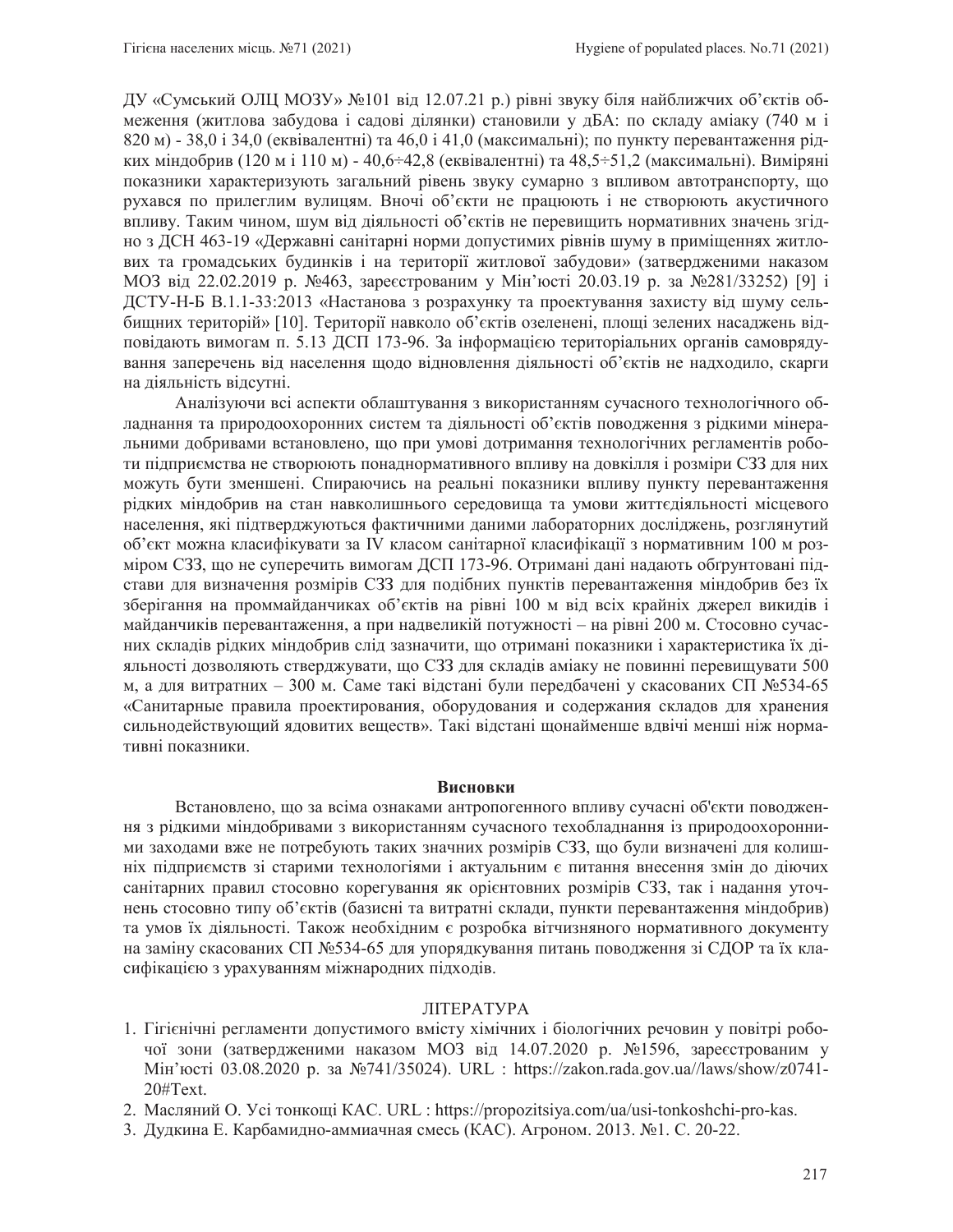- 4. Державні санітарні правила планування та забудови населених пунктів: ДСП 173-96. Збірка важливих офіційних матеріалів з санітарних і протиепідемічних питань. Т.5. ч.1. К., 1996. C. 6-94.
- 5. Транспортування, зберігання і застосування пестицидів в народному господарстві: ДСП 8.8.1.2.001-98. Збірка важливих офіційних матеріалів з санітарних і протиепідемічних питань. Т.5. ч.1. К., 1998. С.6-94.
- 6. Захист територій, будинків і споруд від шуму: ДБН В.1.1-31:2013. К, 2013. 75 с.
- 7. Державні санітарні норми виробничого шуму, ультразвуку та інфразвуку: ДСН 3.3.6.037-99. Збірка важливих офіційних матеріалів з санітарних і протиепідемічних питань. Т.5, ч.1. K., 1999. C. 6-94.
- 8. ДСН 463-19. Державні санітарні норми допустимих рівнів шуму в приміщеннях житлових та громадських будинків і на території житлової забудови (затвердженими наказом МОЗ від 22.02.2019 р. №463, зареєстрованим у Мін'юсті 20.03.19 р. за №281/33252). URL : https:// zakon.rada.gov.ua//laws/show/z0281-19#Text.
- 9. Настанова з розрахунку та проектування захисту від шуму сельбищних територій: ДСТУ-H-E B.1.1-33:2013. K., 2014. 42 c.

### REFERENCES

- 1. Hihiienichni rehlamenty dopustymoho vmistu khimichnykh i biolohichnykh rechovyn u povitri robochoi zony (zatverdzhenymy nakazom MOZ vid 14.07.2020 r. No1596, zareiestrovanym u Miniusti 03.08.2020 r. za  $\mathbb{N}$ 9741/35024) [Hygienic Regulations of Permissible Content of Chemical and Biological Substances in the Air of the Working Area (Approved by the Order of the Ministry of Health dated 14.07.2020  $\mathcal{N}$  1596, Registered in the Ministry of Justice on 03.08.2020 under Nº741/35024)]. URL : https://zakon.rada.gov.ua//laws/show/z0741-20#Text (in Ukrainian).
- 2. Maslianyi O. Usi tonkoshchi KAS [All the Subtleties of CAM]. URL : https://propozitsiya.com/ua/usi-tonkoshchi-pro-kas (in Ukrainian).
- 3. Dudkina E. Karbamidno-ammiachnaya smes (KAS) [Carbamide-Ammonium Mixture (CAM)]. Agronom. 2013 ; 1 : 20-22 (in Russian).
- 4. Derzhavni sanitarni pravyla planuvannia ta zabudovy naselenykh punktiv: DSP 173-96 [State Sanitary Rules for Planning and Forgetting Settlements: SSR 173-96]. In : Zbirka vazhlyvykh ofitsiinykh materialiv z sanitarnykh i protyepidemichnykh pytan [Collection of Important Official Materials on Sanitary and Anti-Epidemic Issues]. Kyiv ; 1996 ; 5 (1) : 6-94 (in Ukrainian).
- 5. Transportuvannia, zberihannia i zastosuvannia pestytsydiv v narodnomu hospodarstvi: DSP 8.8.1.2.001-98 [Transportation, Storage and Use of Pesticides in the National Economy: Particleboard 8.8.1.2.001-98]. In : Zbirka vazhlyvykh ofitsiinykh materialiv z sanitarnykh i protyepidemichnykh pytan [Collection of Important Official Materials on Sanitary and Anti-Epidemic Issues]. Kyiv ; 1998 ; 5 (1) : 6-94 (in Ukrainian).
- 6. Zakhyst terytorii, budynkiv i sporud vid shumu: DBN V.1.1-31:2013 [Protection of Territories, Buildings and Structures from Noise: SBN B.1.1-31: 2013]. Kyiv ; 2013 : 75 p (in Ukrainian).
- 7. Derzhavni sanitarni normy vyrobnychoho shumu, ultrazvuku ta infrazvuku: DSN 3.3.6.037-99 [State Sanitary Norms of Industrial Noise, Ultrasound and Infrasound: SSN 3.3.6.037-99] In : Zbirka vazhlyvykh ofitsiinykh materialiv z sanitarnykh i protyepidemichnykh pytan [Collection of Important Official Materials on Sanitary and Anti-Epidemic Issues]. Kyiv ; 1999 ; 5 (1) : 6-94 (in Ukrainian).
- 8. DSN 463-19. Derzhavni sanitarni normy dopustymykh rivniv shumu v prymishchenniakh zhytlovykh ta hromadskykh budynkiv i na terytorii zhytlovoi zabudovy (zatverdzhenymy nakazom MOZ vid 22.02.2019 r. №463, zareiestrovanym u Miniusti 20.03.19 r. za №281/33252) [SSN 463-19. State Sanitary Norms of Permissible Noise Levels in Residential and Public Buildings and on the Territory of Residential Buildings (Approved by the Order of the Ministry of